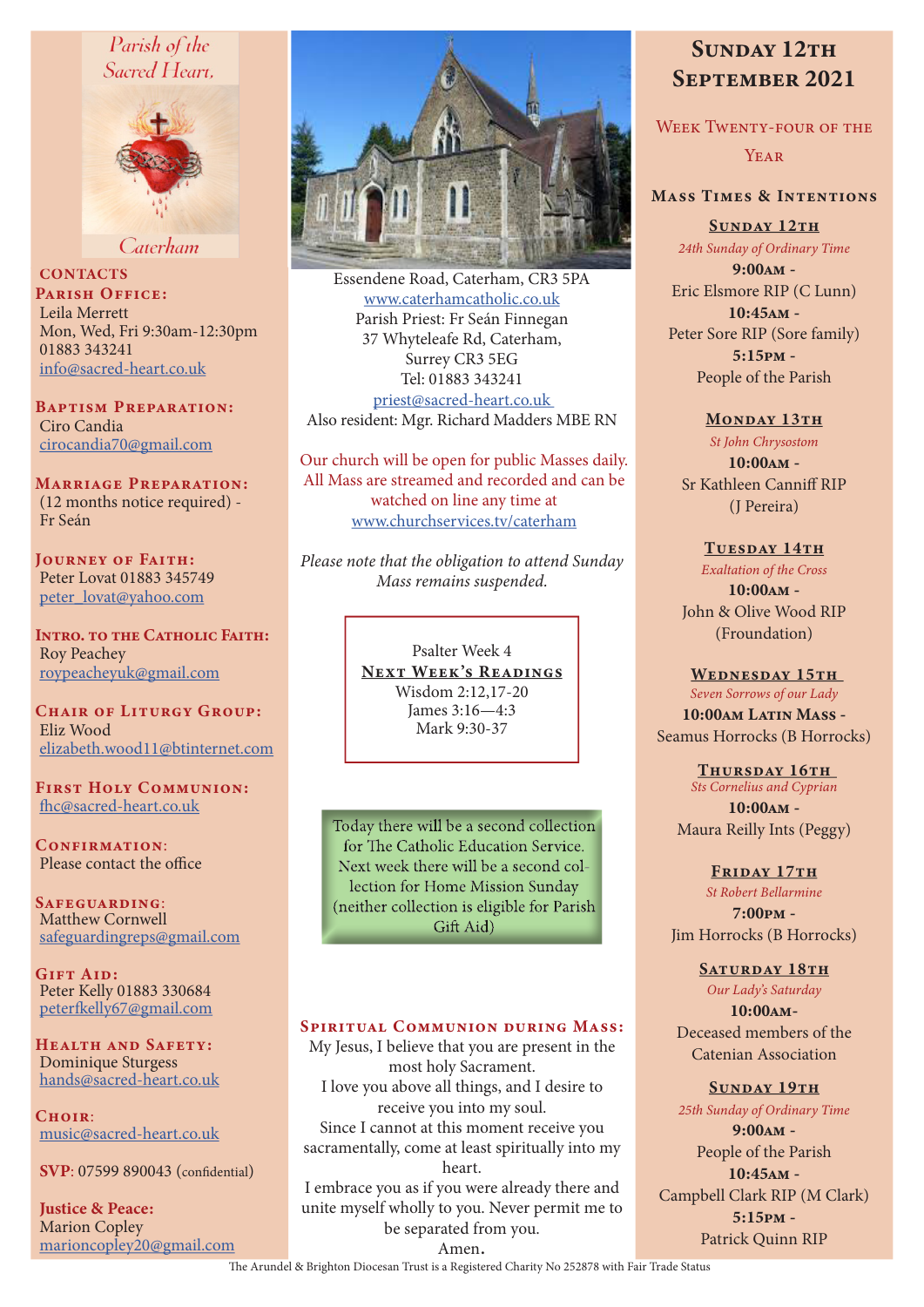Your Prayers are requested for the following people who are ill or housebound: Jimmy Mullen; Eileen, Mel & Rose Lattimore; Bryan Smith; John & Brenda Gilford; Tabitha Harrison; Joe Kelly; Charmaine Wise; Richard Sowa; Val Williams; Emma Newton; Ursula Koh; Fr John Hartley; Maribel Chambers; Patricia Howlett; Reef Albert; Peggy Wheeldon; Liz Leake; Sandra; Pascal Périssat; Holly Osman; Julian Gavin; Emma Cook; Susie; Shirley Clarke; Mary Power, John Lowrie, Pat Boyle, Malcolm Harmes, Sue Ellis; Jean Joakim, Laura Brighten, Ryan Baker, Theo, Sean Flanagan, Carla & Betty Creton.

#### SCHOOL FORM SIGNING

Secondary school forms that need to be signed must be posted through the parish office door.

Fr Seán will sign the forms and the office will collate and send the forms directly to the appropriate school.

For any children applying to St Bede's, please email the parish office on info@sacred-heart.co.uk to add their name to the list. If this is not done Fr Seán will not be able to sign the supplementary form when the school sends them.

# SOCIAL DISTANCING

As the directive for social distancing has been lifed, and more people are now returning to Mass the pews in church have been moved closer together. Parishioners do not need to socially distance now in Church, and may sit closer together as they did pre pandemic.

We do understand that some Parishioners would still like to maintain a social distance and we ask that if you do, please use the pews in the South Aisle as these remain socially distanced. Please note there are signs by the Ofertory basket that can be put on the bench next to you so other parishioners know you who wish to remain distanced.

As we navigate through these changing times we ask that all Parishioners respect each other and continue to wear face masks. We also ask that you are mindful when kneeling, particularly if the person in front of you has remained seated.

It is wonderful to welcome more children back to the Church but we do ask that parents ensure their children stay in their pews and do not walk around Church, this is particularly worrying for Parishioners that are still trying to keep a social distance.

# THE PARISH CHOIR - OPEN EVENING

There will be an evening of drinks and nibbles at 7.00pm on Monday, 13th September in St. Thomas' hall for anyone interested in being part of the church choir. It will be a chance to chat and discuss how the choir will re-start and ideas for the future. The choir is open to all – the ability to read music is not a necessity – so please come along and join us for the evening.



# SVP AWARENESS MONTH

COFFEE & CAKE AFTER 9.00AM AND 10.45AM MASSES - SUNDAY 19TH SEPTEMBER

We are delighted that the SVP will be able to serve tea & coffee with cakes in the Centenary Hall, after the two morning Masses on Sunday 19th September.

There will also be homemade cakes for sale, together with some of the beautiful children's knitwear produced by our knitting club during the pandemic.

The SVP has endeavoured to offer support in many different ways over the last year and a half, and now at last we have the opportunity to replenish our funds a little, as well as to raise awareness about the work of the St Vincent de Paul Society.

Please come along to support your Parish SVP conference and to fnd out more.

The use of the Centenary Hall will allow tables to be well-distanced and you are very welcome to bring along your own cup if you would prefer to do so. If you would like to donate a homemade cake it may be dropped of on the way into Mass. We are most grateful, as always, for your support.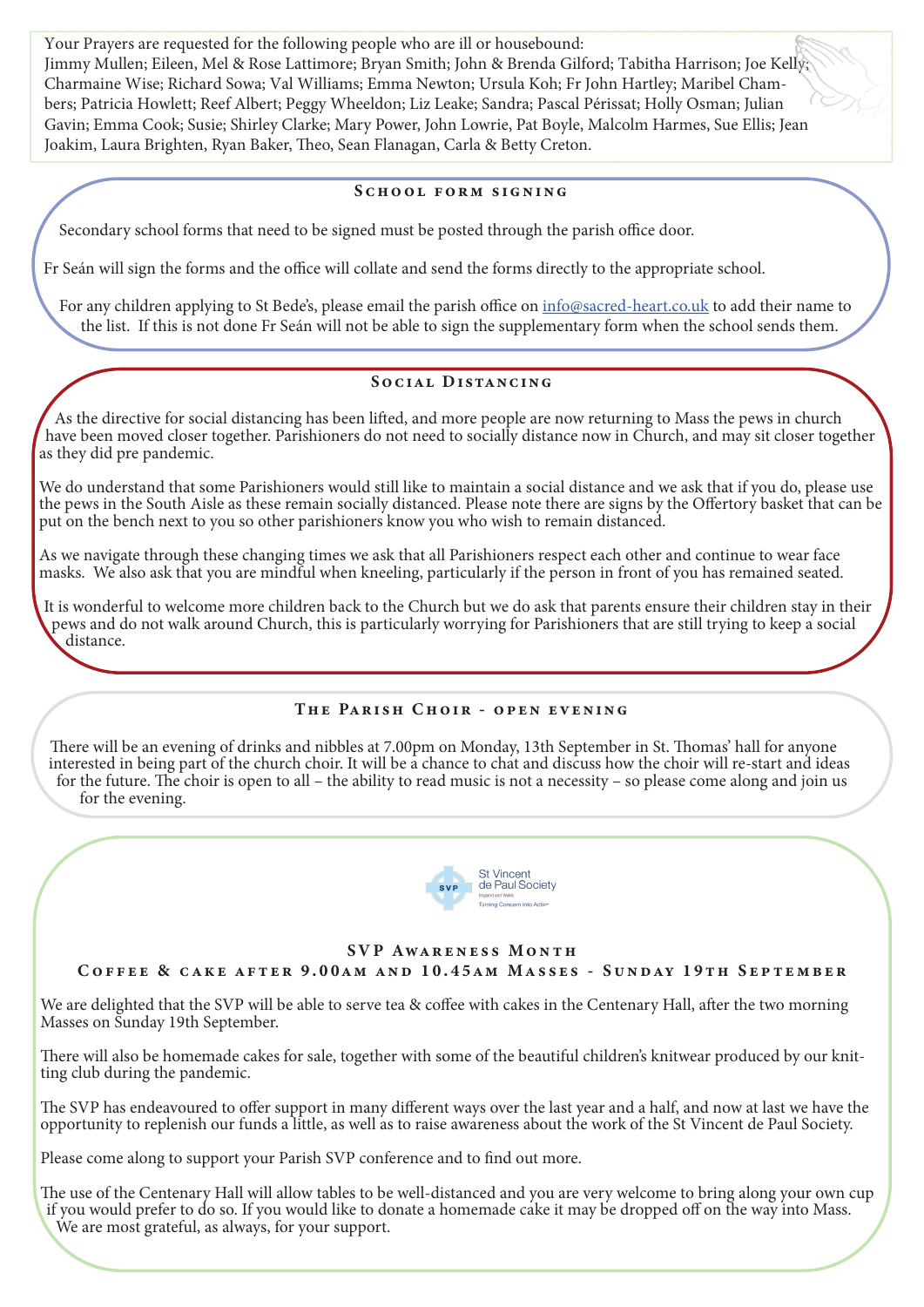#### JOURNEY OF FAITH

Join us for a consideration of the next Sunday's readings and a discussion around faith-based topics. It's your faith, your life - make the most of it!

> Topic: Journey of Faith Time: Wednesday July 14th, 2021 8:00 - 9.30 p.m. Join Zoom Meeting: https://us02web.zoom.us/j/6986253866 Meeting ID: 698 625 3866 All welcome!

# REFRESHMENTS AFTER 9AM MASS

Volunteers are needed to make and serve teas and cofees afer the 9.00am Mass from 26th September; if you are able to help with this as part of a team, please contact Charley Lunn at charleylunn@tiscali.co.uk.

# THANKS FROM MADABA

We sent £2000 to Fr Firas to pay the university registration fees for 4 of his parishioners who would otherwise have been unable to continue their studies.

Dear Fr Finnegan and parishioners,

We are sending you this email with our love and respect to thank you for your help and support which didn't only help us fnancially but also gave us all motivation and encouragement to work harder.

It was a light in a long tunnel in these dark days as all of us have been through a lot since the start of this pandemic. Your contributions helped us all to continue our journey at university which is a big dream that we have and our biggest goal to achieve. We are so grateful for this opportunity you have given us.

Thank you Fr Sean and parishioners at The Sacred Heart,

Jwan,Seren,Nagham,Balquess

# WELCOMERS ROTA

We are hoping to reinstate Welcomers at the 9am Mass on Sunday 3rd October, if you would like to help and join the team, (training will be given ) or if you would be able to rejoin the rota please would you contact me, Sue on 01883346399.

If you would like any more information please ring for details. Thank you

# THE PARISH SHOP

The shop is now open again. We would be pleased to see you. Unfortunately we can only accept cash.

#### CATHOLIC SOCIAL GROUP

A group for Catholic adults to meet for regular social and networking events in a friendly and relaxed setting with the aim of making new friends, enjoy new experiences or just to socialise.

Upcoming events include walks, a karaoke evening and a Christmas meal; our monthly socials will restart in October. We can be found on Facebook – 'London SW Catholic Social Group' or on email - londonswcatholicsocial@gmail.com